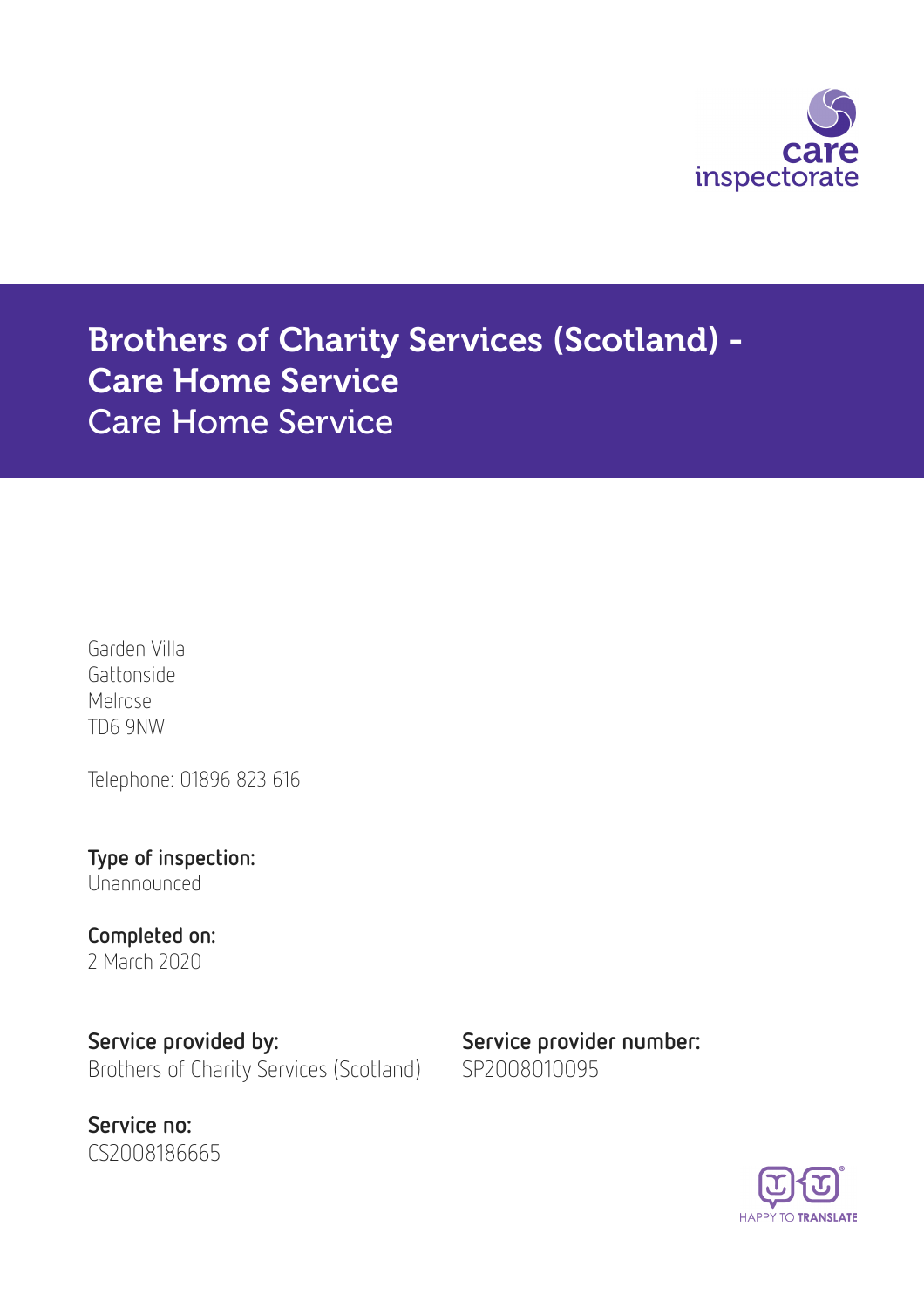## About the service

This service has been registered since 2009.

Garden Villa, located in Gattonside in the Scottish Borders, is registered to provide care for a maximum of seven adults with learning disabilities some of whom have sensory and physical impairments. Up to three residents may be receiving respite care. At the time of the inspection, there were six residents living in the home and one respite placement.

The main aim of the service is:

"To provide opportunities for individuals to experience a safe and fulfilling lifestyle, which maximises their health and wellbeing through skilled support"

### What people told us

We received no feedback from service questionnaires, however we spent time with the people who use the service throughout our inspection. For those that were able we could conclude that people were happy with the service they received

# From this inspection we evaluated this service as:

In evaluating quality, we use a six point scale where 1 is unsatisfactory and 6 is excellent

| How well do we support people's wellbeing? | 3 - Adequate |
|--------------------------------------------|--------------|
| How good is our leadership?                | 3 - Adequate |
| How good is our staffing?                  | not assessed |
| How good is our setting?                   | not assessed |
| How well is our care and support planned?  | 3 - Adequate |

Further details on the particular areas inspected are provided at the end of this report.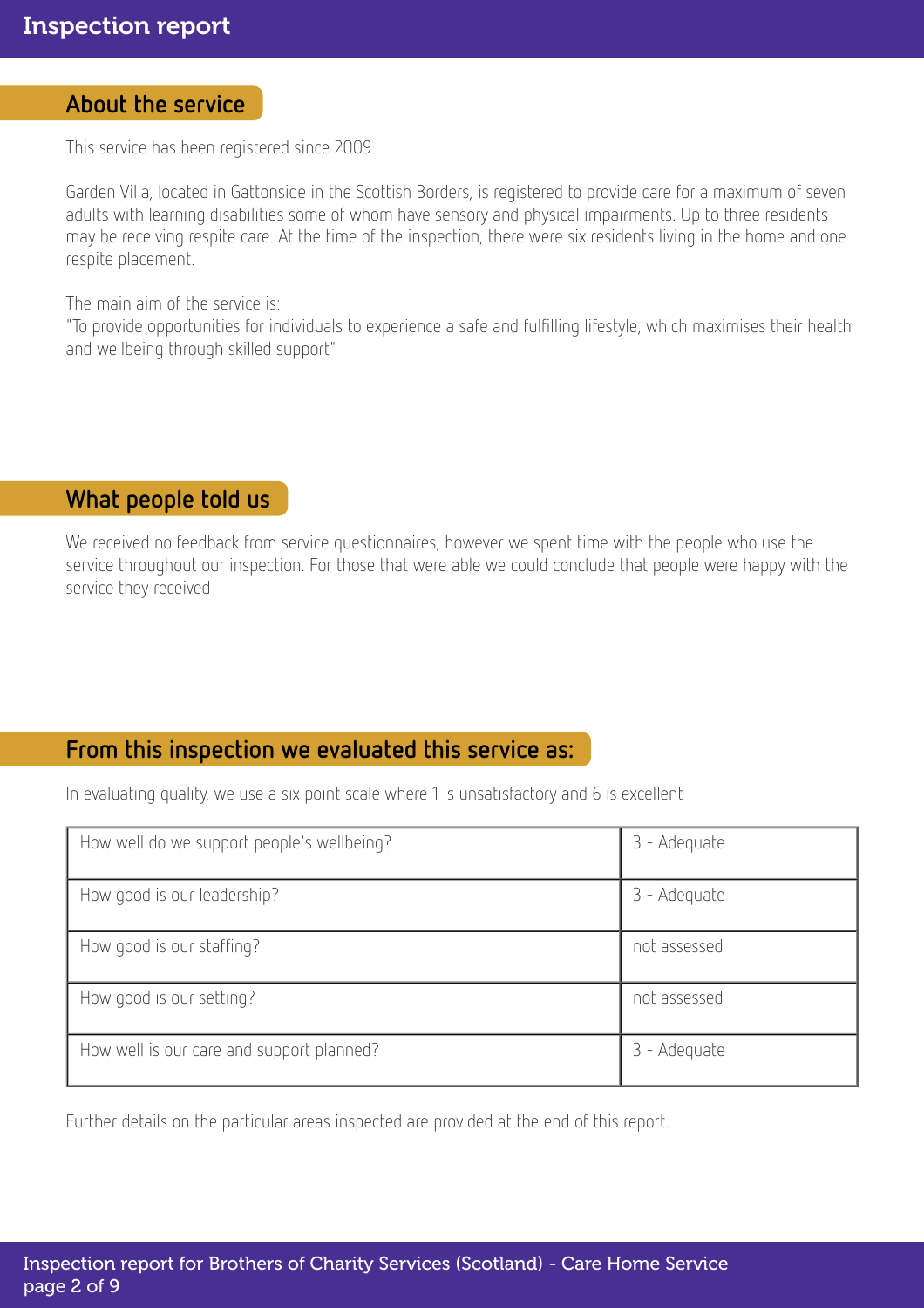# How well do we support people's wellbeing? 3 - Adequate

There was evidence that the staff team were able to demonstrate dignity and respect in line with the principles of the Health and Social Care Standards. However, there were areas where care was delivered around routines and tasks with less emphasis on people's needs wishes and choices.

People were encouraged to maintain relationships in and outside the care home and we observed a staff team that was keen to involve people with making choices. However, this was only from observations and discussions we had with the staff team. To ensure that people are clearly being offered choice and support to maintain relationships and friendships the service needs to develop better record keeping systems to identify this. We will discuss this further in the report under "How well is our support planned"

Where people's choice and control were restricted, legal arrangements and appropriate supports were put in place. Restrictions were kept to a minimum and supported in a sensitive way.

People experienced activities that were at times limited and included more group or indoor activities. Nevertheless, the staff team did try to support people out into the community daily but his could be restricted due to availability of transport. To ensure people are enabled to get the most out of life with options to maintain, develop and explore their interests the service needs to think how they can develop this in the future. (see area for improvement 1)

Staff could demonstrate an understanding of their responsibilities to protect people from harm, neglect, abuse, bullying and exploitation. However, we observed evidence which would identify that not all staff were clear about identifying and reporting concerns about the safety and wellbeing of people. Appropriate assessments were not always being made which had the potential for harm to be ignored or not identified.

We observed that the supported people had appropriate access to healthcare professionals in the community. However, the documentation and record keeping did not reflect that health care needs were being reliably followed through. This could result in people experiencing reactive or disjointed care which can impact on people's health outcomes.

People's care and support had the potential to be compromised due to health assessments that were basic and not always reflective of evidence-based practice or did not involve the appropriate people.

The support which people received and how they spent their time had limited links to health promotion, which encouraged clear participation in how peoples wishes, and choices were being supported. (see requirement 1)

The staff team worked hard to ensure people benefited from having a robust medication management system, which adhered to best practice guidance, with on-going reviews to ensure medication meets current needs which was relevant to each person.

Due to the complexity of some of the people there was limited opportunity for people to be central to the planning, budgeting, shopping and preparation of food as part of their daily life which can be used to build skills in daily life. We discussed this with the staff team and they told me that they had a meeting with the people in the service either on a Saturday or Sunday to discuss what they would like for the following week. The food was the order by the night shift. The menu plan did not identify if a person's choice was being supported if they disliked what had been on the menu for that day. We would encourage the service to develop better methods to record how peoples choices were being met.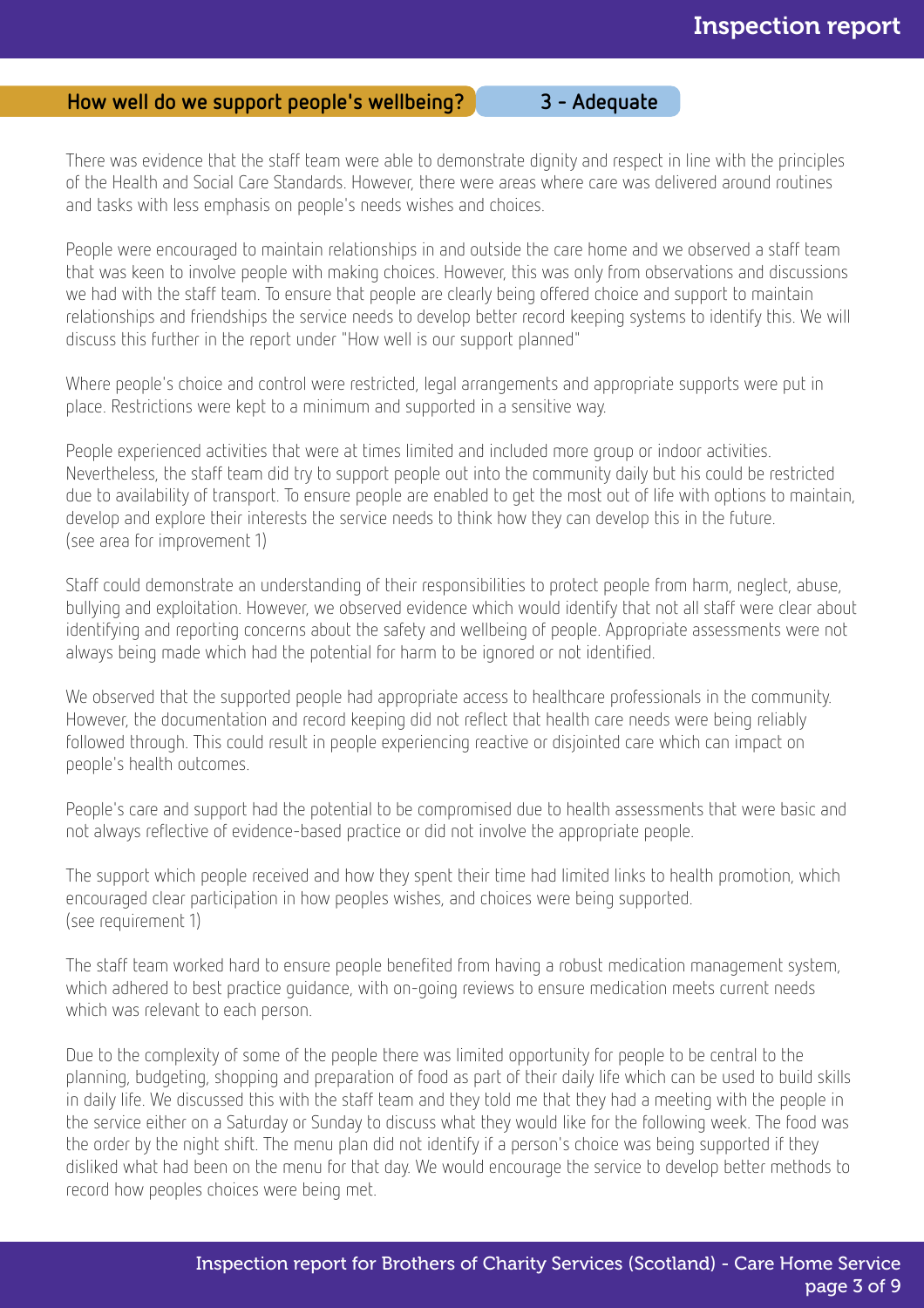#### **Requirements**

1. The provider must ensure that the health needs of people who use the service are regularly agreed, assessed and adequately met by 30 June 2020.

In order to achieve this the provider must adhere to the following:

- Planned support is fully implemented when people have specific health needs including pain, lack of appetite, risk of dehydration, elimination and skin integrity.
- Demonstrate that risk screening tools like (MUST) & (Waterlow) are used to fully inform practice.
- Develop and implement clear treatment plans when people are identified at risk and need further observation and changes to their support plans.
- Demonstrate that all staff understand how to prevent and treat any risks identified and the appropriate management of these risks.
- Ensure that documentation and records are accurate, sufficiently detailed and reflect the care planned or provided to minimise further risk to the people they support.

This is in order to comply with Health and Social Care Standards: 1.19: 'My care and support meets my needs and is right for me.'

1.24: 'Any treatment or intervention that I experience is safe and effective.'

Regulation 4 (1) (a) of The Social Care and Social Work Improvement Scotland (Requirements for Care Services) Regulations 2011 (SSI 2011/210) and Regulation 19(3)(j) of The Regulation of Care (Requirements

#### Areas for improvement

1. To ensure that people gain the most out of life the provider should develop opportunities for people they support by:

- Making proper provision for social events, entertainment and activities which meet the assessed need and choice of people who use the service and are line with good practice.
- The provision of activities should be clearly recorded within the personal plan or activity planner which could include how the person enjoyed the activity and what involvement they contributed to the activity.
- Personal plans should include likes and dislikes and should reflect what activities they would like to continue to participate in.

This is in order to comply with Health and Social Care Standards:

1.6: 'I get the most out of life because the people and organisation who support and care for me have an enabling attitude and believe in my potential.'

2.22: 'I can maintain and develop my interests, activities and what matters to me in the way that I like.'

#### How good is our leadership? 3 - Adequate

The organisation has a good vision of equality and inclusion for all. However, the culture within the care home does not always encourage creative contributions for staff and the people that are living there. Staff need to feel more empowered to feel more innovative to provide person led care which fosters a culture of positive risk taking. The learning from this should be shared, including when things go wrong to identify and work on building better ways to support people.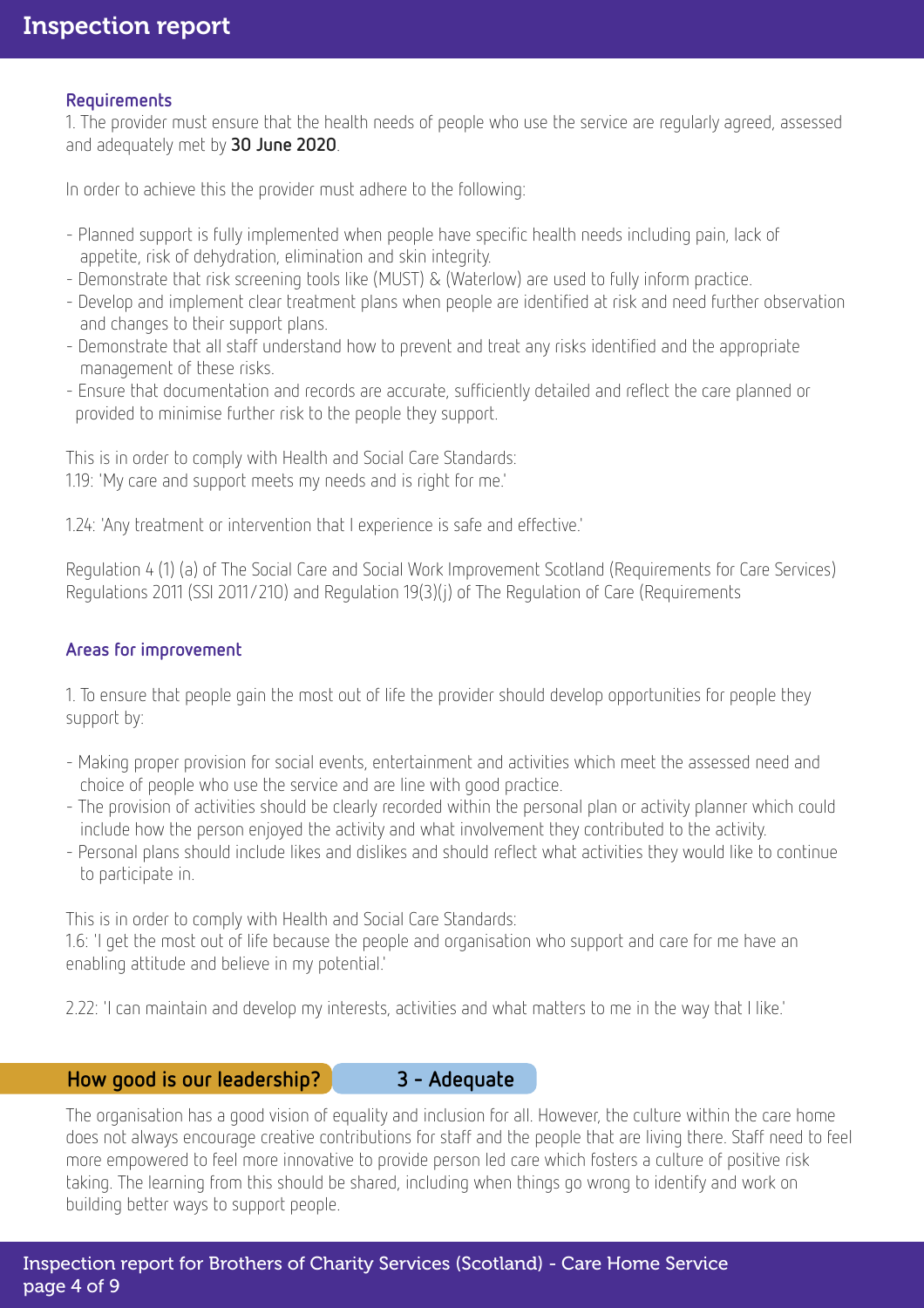We were able to observe some systems that were in place to monitor aspects of service delivery. Despite this there was confusion and a lack of clarity regarding roles and responsibilities. Quality assurance processes, including self-evaluation and improvement plans were ineffective. The approaches taken were not sufficiently detailed to demonstrate the impact of any planned improvement.

We were unable to observe effective evaluation of people's experiences to ensure that their needs were being met. There was a scarcity of documentation to identify individualised care and aspirations to help people get the most out of life, which had the capacity to have a detrimental effect on people's wellbeing.

The management structure was currently not using success as a catalyst to implement further improvement. Changes appeared to be happening as the result of a crisis rather than robust quality assurance. This has also impacted on staff morale and their contribution to being involved in sustained improvement.

There was an overview of incidents and accidents, however there was lack of analysis of these. There were accidents forms where there should have been incident forms completed, this then resulted in a poor audit where specific incidents could be tracked to highlight specific trends or issues. If done appropriately this ensures that people can feel reassured that the service and organisation is well led and managed.

The capacity to support improvement and effectively embed change was difficult to identify. The pace of change was slow, as the areas that were highlighted at the previous inspection were still not being addresses and taken forward.

(see requirement 1)

#### Requirements

1. The provider must ensure people experience safe care and support where management have a good oversight and monitoring of all aspects of the services internal quality assurance systems by 30 June 2020.

In order to achieve this, the service provider must ensure that:

- The system effectively enables areas for improvement to be promptly and accurately identified.
- That the outcomes as a result of any audit are clearly recorded.
- Where areas for improvement are identified that an action plan is developed detailing timescales and the person responsible.
- Systems to monitor whether documentation provides accurate accounts of service provision, quality assurance and is fit-for-purpose are developed and implemented.
- All current quality assurance arrangements are reviewed and developed to ensure that these are systematic, effective and integral to service provision.

This is in order to comply with the Health and Social Care Standards:

4.1: 'I benefit from a culture of continuous improvement, with the organisation having robust and transparent quality assurance processes.'

Regulation 4 (1) (a) of The Social Care and Social Work Improvement Scotland (Requirements for Care Services) Regulations 2011 (SSI 2011/210) and Regulation 13(a) - to ensure staff are suitably competent. Regulation 19 - to keep relevant records and Regulation 19(3)(j) of The Regulation of Care (Requirements as to Care Services) (Scotland)Regulations 2002 (SSI 2002/114) (LEGISLATION).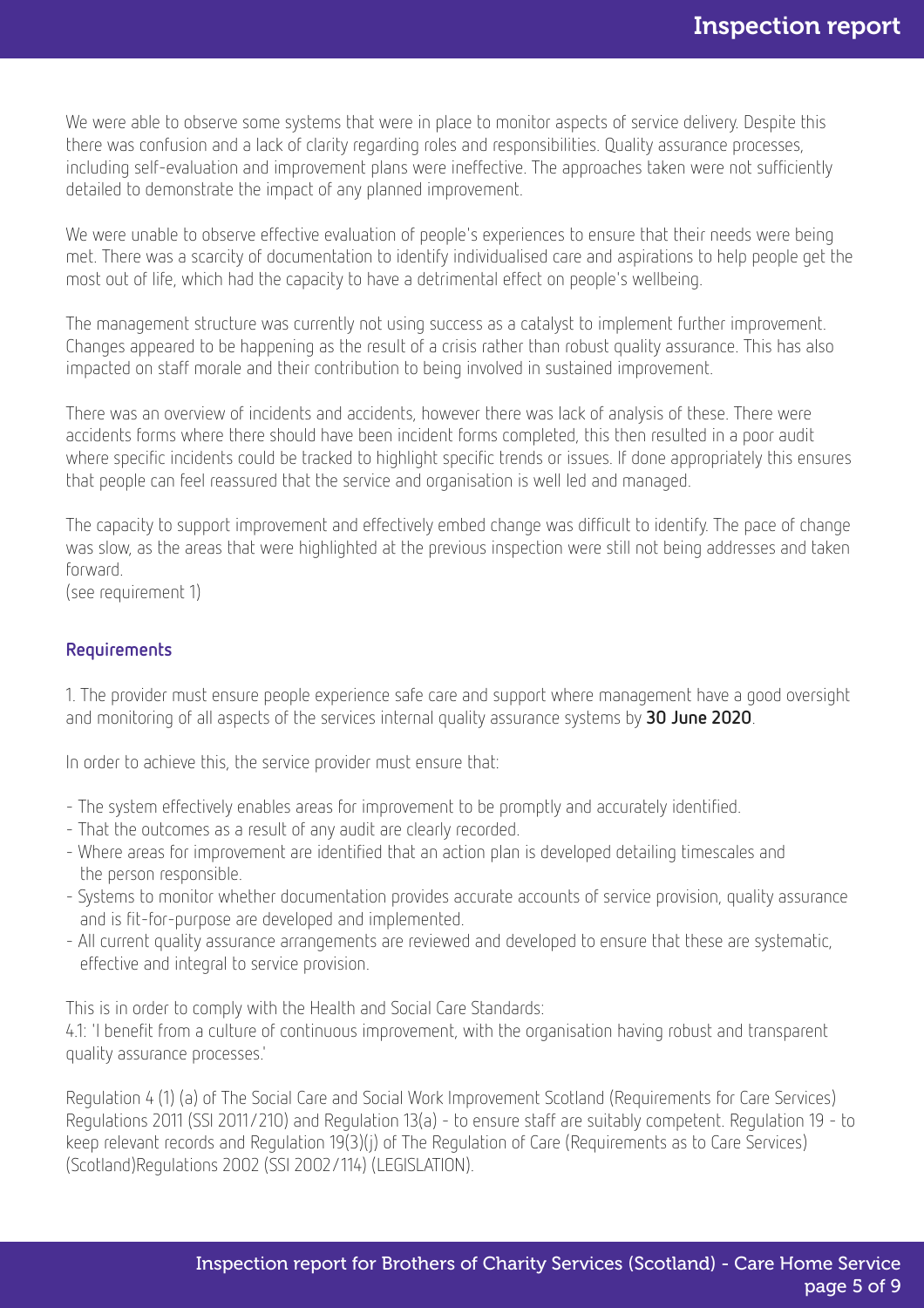### How good is our staff team?

This key question was not assessed.

### How good is our setting?

This key question was not assessed.

### How well is our care and support planned? 3 - Adequate

We looked at four out of then seven support plans during our inspection and we could identify some good information about people's social history, what they liked, disliked, choices, wishes and how they would like to be supported. However, this was very inconsistent throughout the four plans we observed.

The audit of these plans was not reliable, and we were unable to identify if these plans had been audited as some of the information was found not to be appropriate to that individual any longer.

The use of charts and other observations were not always being followed up with the relevant support plans or risk assessments. Specific charts which identify if a person skin is at risk was being completed and identified as high risk, but there was no support plan to identify what staff should to do to support this for that person.

For those that come to the care home on short breaks or respite, personal plans would benefit from being in a format which is more meaningful to them. We observed a system that used a widget that converts text into a pictorial format which was good, however we needed to be reassured that people were being involved in this. This would be especially important for those more able and could contribute to their support plans.

We observed information in the support plans that had included the multi-disciplinary teams. We could, see that there was input from the GP, district nurses and other relevant professionals and this was documented in the nurse's book. Despite this, the information was not always accessible to everyone and had the potential for information to get lost or not handed on to the next shift.

Care Reviews should be carried out every six months in line with best practice for supported people. Staff could tell us that some of these were done but others had not had a review for over a year due to difficulty getting relevant people to attend. We were unable to observe review minutes either. Having regular reviews ensures that supported people get involved in the shaping of their support. People can then be supported to give regular feedback on how they experience care which can be used to shape and improve the service.

Where people were unable to make choices or decisions, the service worked with relatives to ensure the correct supporting legal documentation was in place. This ensured that staff were clear about their responsibilities on how to support an individual with any important decisions and who to involve.

Anticipatory care and ensuring that people are helped to live well right to the end of their life is important. We saw a good example of this on one of the support plans we looked at. A good anticipatory care plan ensures that staff know what they should do if a person's health deteriorates quickly. This ensures that each person's wishes, and choices are respected in such an event.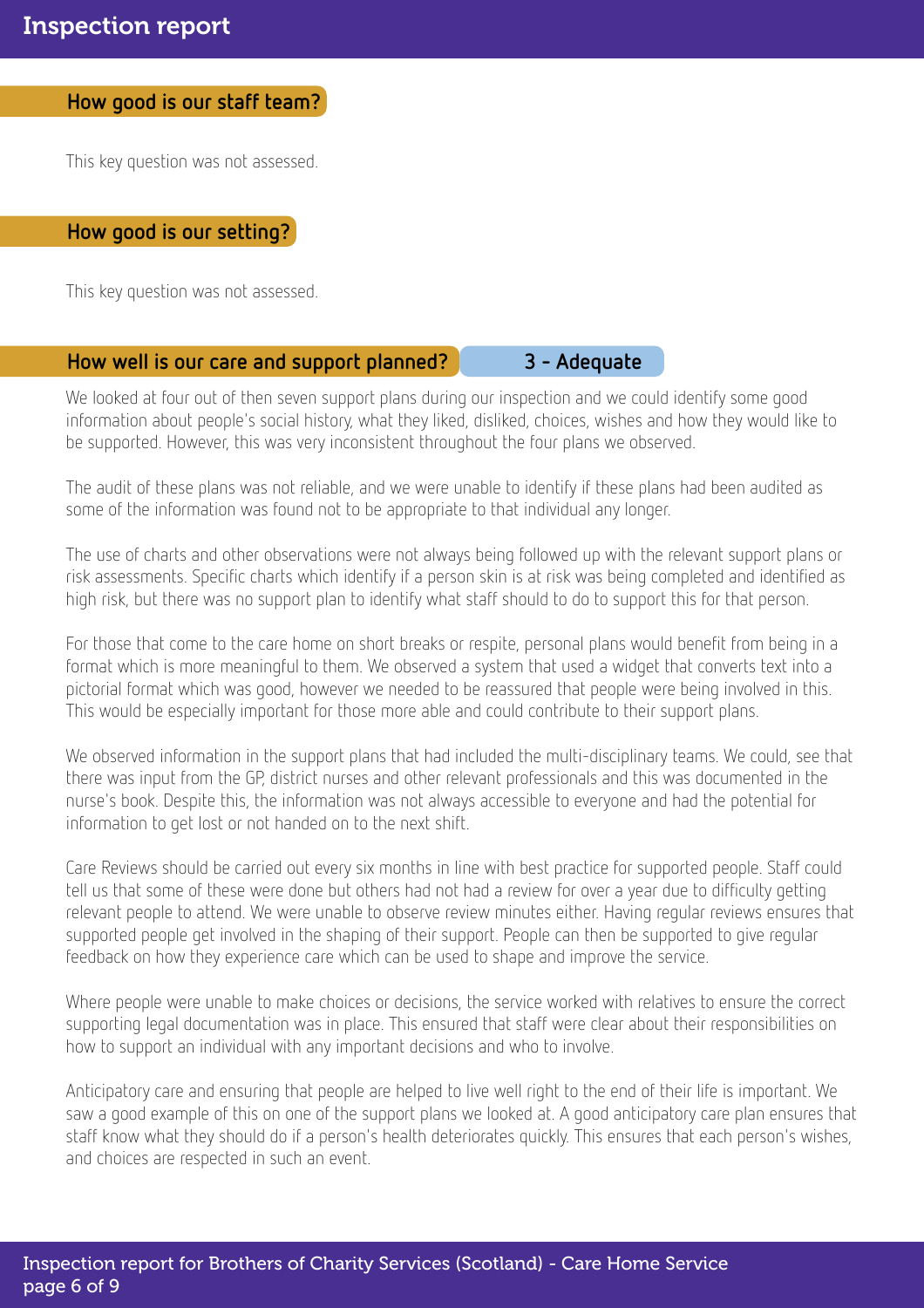From our observations and evidence we have collated regarding how well our care is planned, we concluded that people were not benefiting from dynamic care planning. Care and support plans were basic or static documents that were not routinely used to inform staff practice and approaches to care and support. The plans were not accurately reflecting the care and support experienced by people who live in the service. Nevertheless, we could identify that people were well supported. The main issue was that this was not being documented in a format which reflected this.

(see requirement 1)

#### Requirements

1. The provider must ensure that personal plans identify all risk, health, welfare and safety needs in a coherent manner which documents how needs are met by 30 June 2020

In order to achieve this the service provider should:

- Demonstrate that written information about accidents or incidents involving residents is accurate and up to date.
- Ensure that documentation and records are accurate, sufficiently detailed and reflect the care planned or provided.
- Provide training so that staff are aware of their responsibility in maintaining accurate records of accidents and incidents.
- Demonstrate that staff follow policy and best practice about record-keeping and documentation.
- Ensure that managers are involved in audits of records.

This is in order to comply with the Health and Social Care Standards:

1.15 'My personal plan (sometimes referred to as a care plan) is right for me because it sets out how my needs will be me, as well as my wishes and choices.'

3.18 'I am supported and cared for sensitively by people who anticipate issues and are aware of a plan for any known vulnerability or frailty.'

Regulation 4 (1) (a) of The Social Care and Social Work Improvement Scotland (Requirements for Care Services) Regulations 2011 (SSI 2011/210) and Regulation 13(a) - to ensure staff are suitably competent. Regulation 19 - to keep relevant records and Regulation 19(3)(j) of The Regulation of Care (Requirements as to Care Services) (Scotland)Regulations 2002 (SSI 2002/114) (LEGISLATION).

What the service has done to meet any areas for improvement we made at or since the last inspection

# Areas for improvement

#### Previous area for improvement 1

The service should develop a clear and auditable procedure for the recording, monitoring and evaluating explained and unexplained bruising.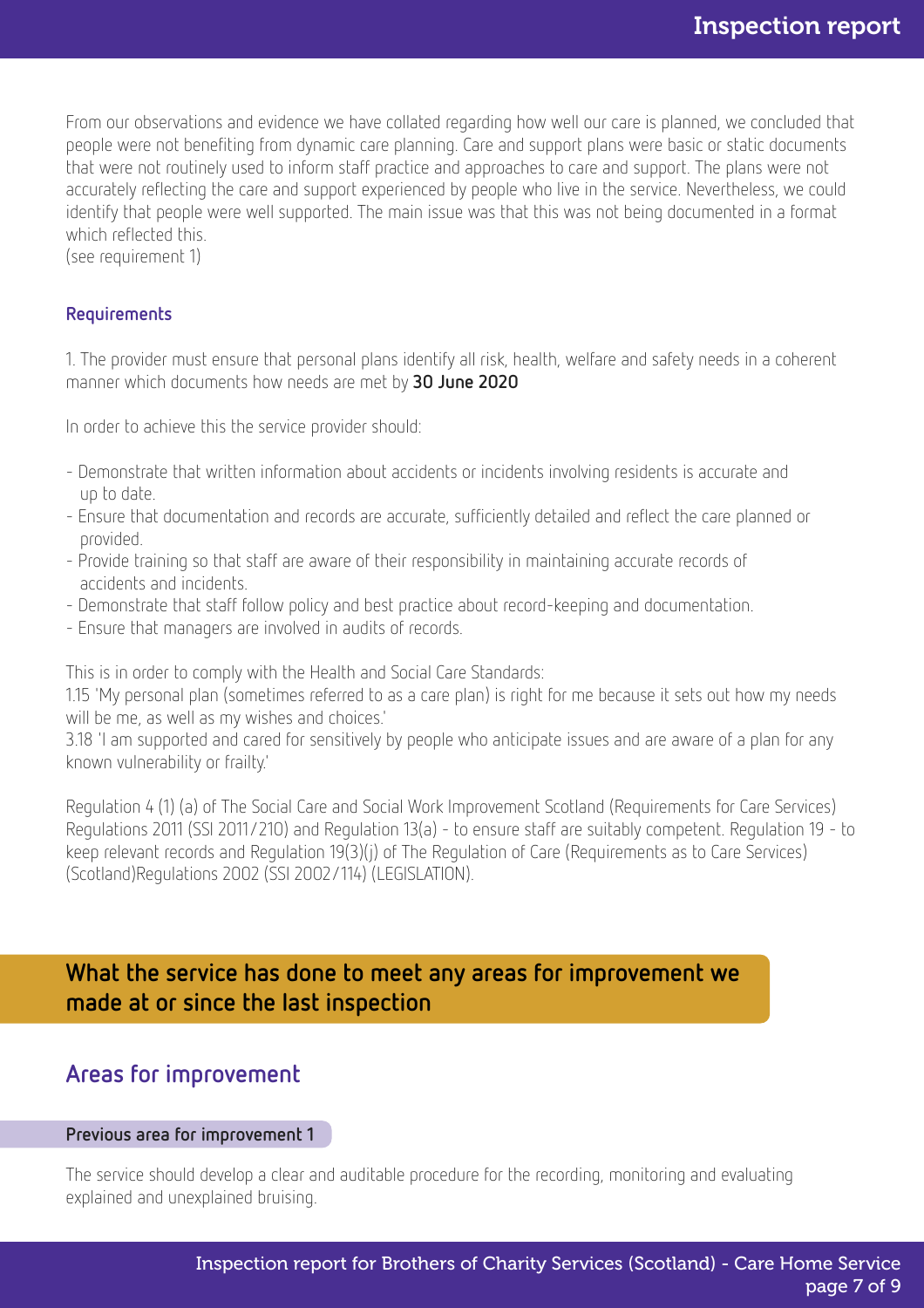This is to ensure care and support is consistent with the Health and Social Care Standards which state that: "I use a service and organisation that are well led and managed". (HSCS 4.23)

#### This area for improvement was made on 20 November 2018.

#### Action taken since then

We were unable to see consistently that this area for improvement was being appropriately monitored.

We have repeated this area for improvement

# **Complaints**

There have been no complaints upheld since the last inspection. Details of any older upheld complaints are published at www.careinspectorate.com.

# Detailed evaluations

| How well do we support people's wellbeing?               | 3 - Adequate |
|----------------------------------------------------------|--------------|
| 1.1 People experience compassion, dignity and respect    | $4 - Good$   |
| 1.2 People get the most out of life                      | $4 - Good$   |
| 1.3 People's health benefits from their care and support | 3 - Adequate |

| How good is our leadership?                       | 3 - Adequate |
|---------------------------------------------------|--------------|
| 2.2 Quality assurance and improvement is led well | 3 - Adeguate |

| How well is our care and support planned?                                       | 3 - Adequate |
|---------------------------------------------------------------------------------|--------------|
| 5.1 Assessment and care planning reflects people's planning needs and<br>wishes | 3 - Adequate |